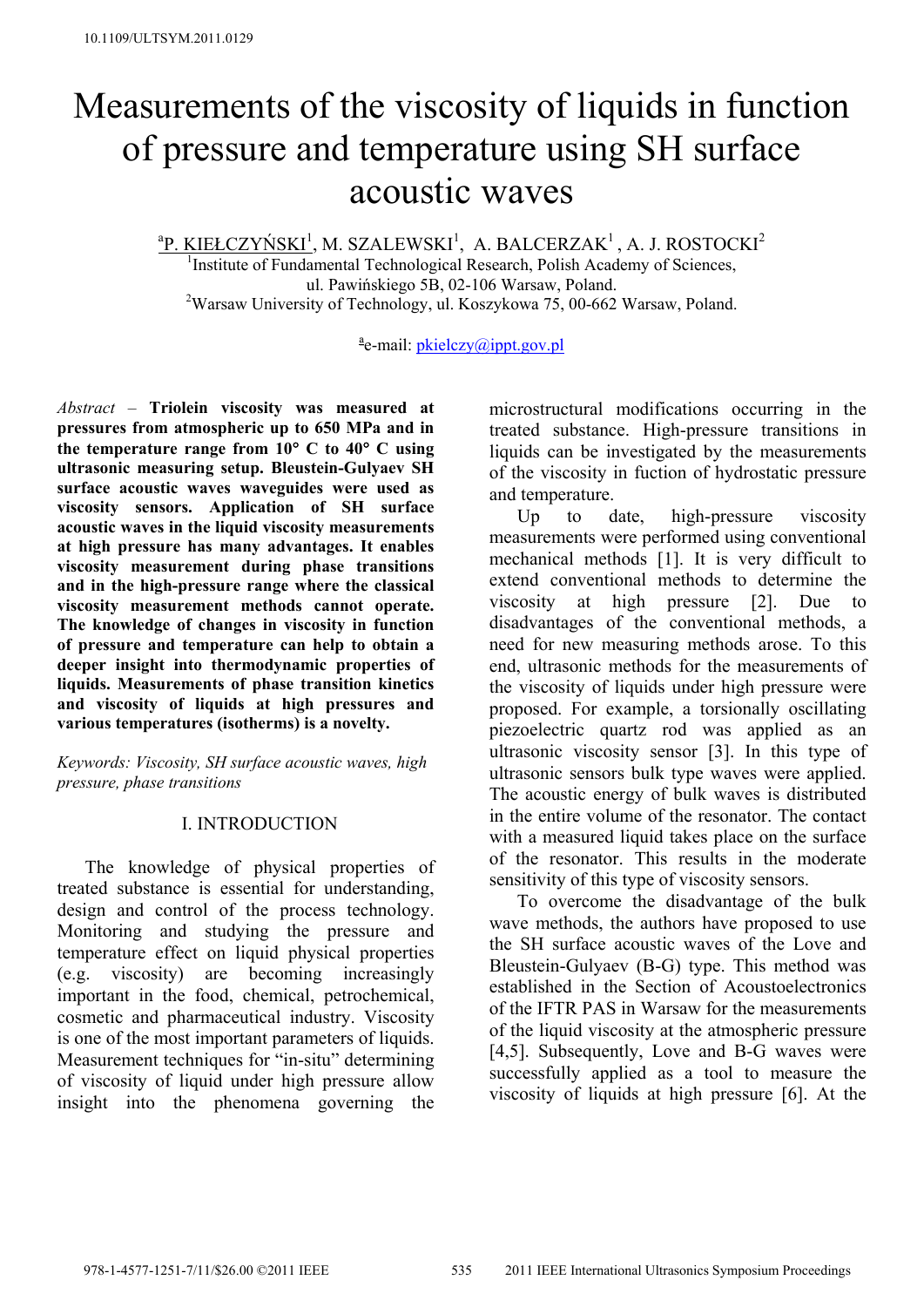beginning, the measurements of the viscosity of triglycerides, vegetable oils and fatty acids were carried out at the ambient temperature [7-9]. In this paper, we present the results of measurements of liquid viscosity in function of hydrostatic pressure for various temperatures. To this end we developed a new measuring setup. The new highpressure chamber with a thermostatic jacket was also constructed.

#### II. MEASURING METHOD AND SETUP

 Measurements were performed in the experimental setup presented in Fig. 1.

 High pressure was generated in a thick-walled cylinder chamber with a simple piston and Bridgman II sealing system. The piston – cylinder assembly was working with a hydraulical press, driven by a hand-operated pump. The piston displacement was controlled by a digital caliper. For pressure measurements a typical 75  $\Omega$ manganin transducer was used. Its resistance was measured with a digital resistance bridge calibrated in MPa. The temperature in the chamber was measured using T-type thermocouple (Cu-constantan). A thermostatic bath was circulating in a thermostatic jacket around the chamber. The thermostatic jacket was connected to a precision thermostat (Julabo Labortechnik, Germany) working as a refrigerated/heating circulator.



Fig.1. Ultrasonic experimental setup for measuring the viscosity of liquids under high pressure at various temperatures. Temperature of water is stabilized by refrigerated/heating circulator (not presented in the graph).

The viscosity sensor (B-G waveguide) was placed inside the high-pressure chamber. The piezoelectric transducer attached to the B-G wave waveguide, manganine coil, and thermocouple were connected with the external measuring setup by an electrical multichannel lead through.

The sending-receiving piezoelectric transducer, attached to the B-G wave waveguide, was driven by the TB-1000 pulser-receiver computer card (Matec, USA). The TB-1000 pulser generated the rf tone bursts with a frequency  $f = 2$  MHz and length equal to 0.5 μs. The repetition period was equal to 0.4 ms. The B-G wave impulse generated by the transducer was reflected in multiple ways between two opposite edges of the B-G wave waveguide. The signals received by the transducer were amplified by the TB-1000 receiver and sent into the PDA-1000 digitizer card (Signatec, USA). This card sampled and digitized the input analog signals. The stored signals were then analyzed by computer software. For each measurement, the ultrasonic signal was averaged 1024 times in order to improve the signal-to-noise ratio. A computer program that controlled the operation of the computer cards and data acquisition was written in  $C++$  language

### III. EXPERIMENTAL RESULTS

# A. VISCOSITY

 Figure 2 shows the results of high-pressure viscosity measurements of triolein at various temperatures. The pressure was generated by a hand-operated pump in 10 MPa steps, then kept constant for about 2-5 minutes. During that time the pressure and temperature was observed. That allowed identification of the pressure drop due to phase transition and to observe whether the system was reaching thermodynamic equilibrium. The viscosity of triolein was measured in function of pressure and temperature at 10°C intervals from 10°C to 40°C and from atmospheric pressure to 650 MPa. The temperatures in the highpressure chamber was stabilized by the refrigerated/heating circulator and controlled by the T-type thermocouple. In the Fig.2 three different parts of each curve can be seen. At first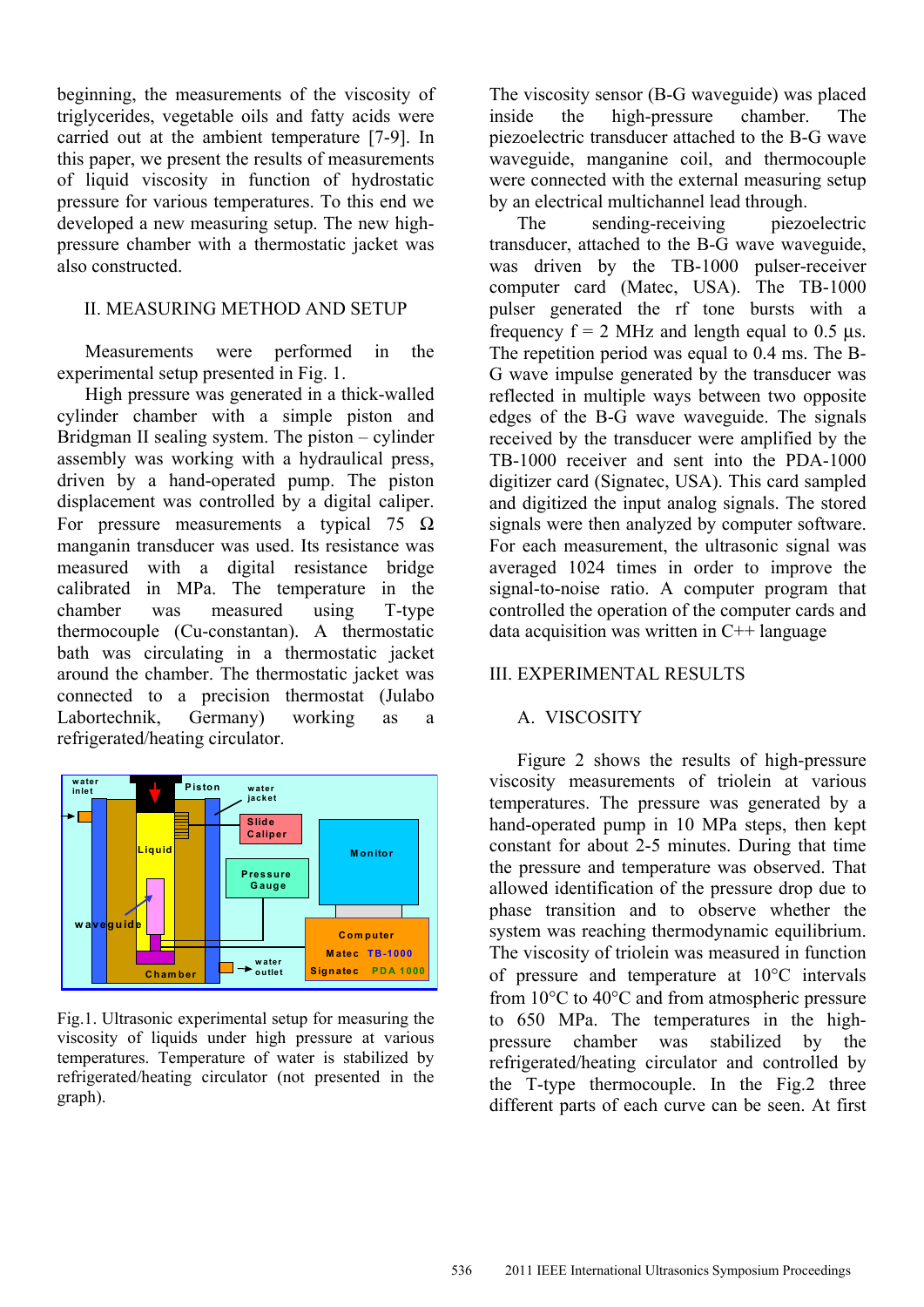part (red) we increased the pressure until the firstorder phase transition began. The viscosity was increasing almost exponentially according to known empirical Barus formula  $\eta(p) = \eta_0$  $\exp(\alpha p)$ , where  $\eta_0$  is the viscosity at atmospheric pressure and  $\alpha$  is the viscosity-pressure coefficient. One can see in Fig. 2 that the coefficient  $\alpha$  depends on temperature. When the phase transition started we stopped the compression, and the piston in the high-pressure chamber was fixed to enable the phase transition to occur undisturbed. During the phase transition (black) a pressure drop of about 120 MPa was observed in the chamber. The viscosity showed the further rise despite the pressure drop. It means that the volume occupied by the resulting highpressure phase diminished. When the temperature during measurements was higher, the pressure, at which the phase transition began, increased, see Fig. 2. Consequently, the pressure at which transition stopped was also higher. The stabilization of pressure and negligible changes in viscosity indicate that phase transition is completed. At the termination of the phase transition process we increased the pressure again, in order to measure the viscosity of the new highpressure phase of triolein (third part, blue, of each curve in Fig. 2). The further increase of viscosity with increasing pressure was observed.



Fig.2. Viscosity of triolein versus pressure along various isotherms (T = 10, 20, 30, and  $40^{\circ}$  C).

With the increase of temperature, viscosity of triolein high-pressure and low-pressure phases diminishes. We measured also the viscosity during the decompression process. The changes of viscosity during the decompression have shown large hysteresis. Large hysteresis indicates existence of large internal friction forces. We have not presented those parts of curves in Fig. 2 for the sake of readibility of the figure.

#### B. KINETICS

 Figure 3 displays the kinetics of the phase transitions that were observed during viscosity measurements.

 Pressure changes, occuring during phase transition, were registered with the piston locked in a fixed position. At first the pressure remained constant. Subsequently, a rapid decrease of pressure was observed, due to a phase transition in triolein. Finally, the pressure level stabilized. This means that the phase transition was complete. As a result, a new high-pressure phase in triolein, with different microstructure, has emerged. Physical properties of the new high-pressure phase are different than those in the low-pressure phase.



Fig.3. Kinetics of phase transition in triolein at various temperatures (T = 10, 20, 30, and  $40^{\circ}$  C).